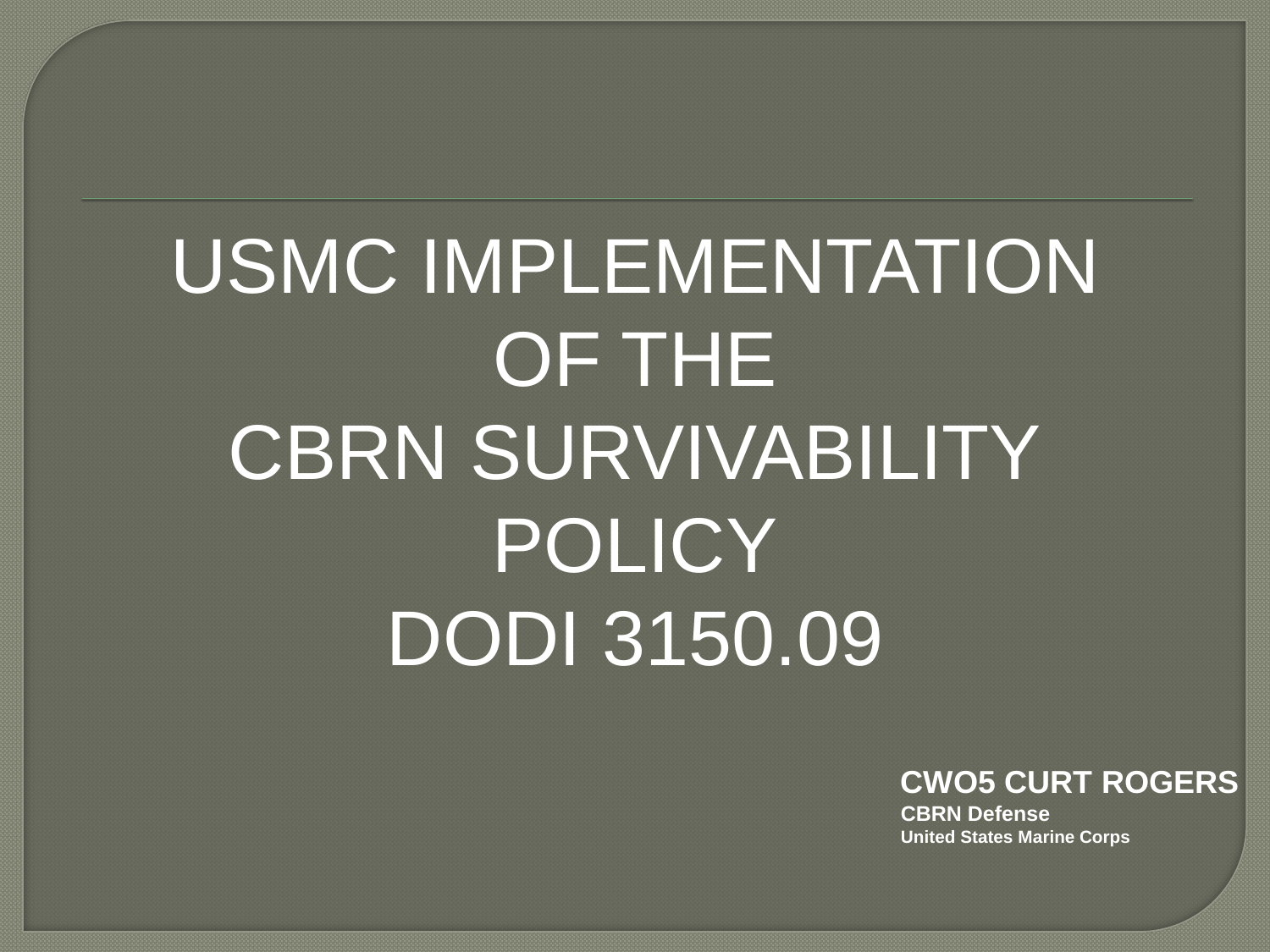### AGENDA

### • DODI 3150.09

- PROCESS
- USMC IMPLEMENTATION
- PROPOSED CBRN SURVIVABILITY ROADSHOW • QUESTIONS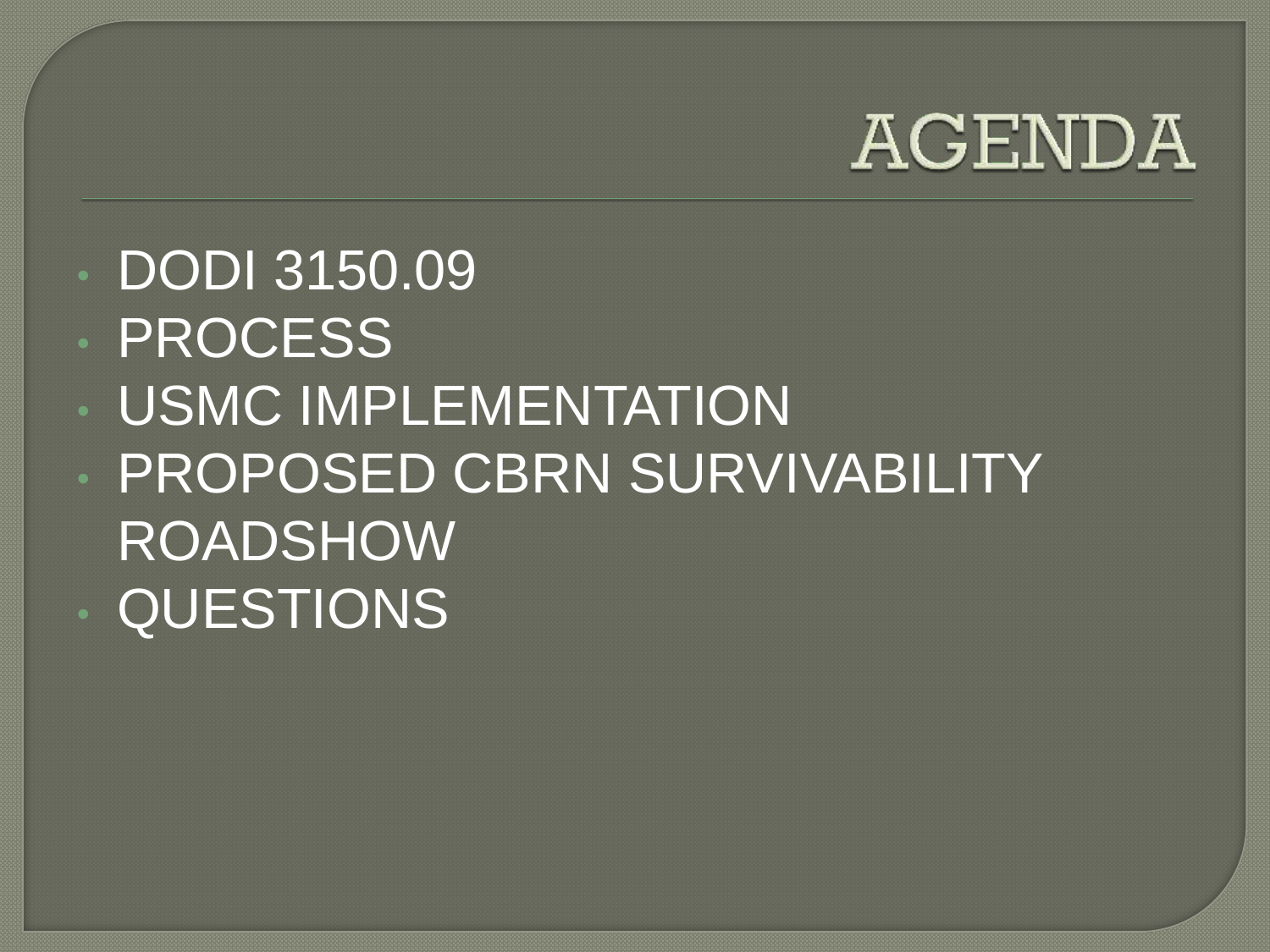### DODI 3150.09

#### **CBRN SURVIVABILITY POLICY**

- SYSTEM ALLOWED FOR CBRN TO BE WAIVED
- POLICY TO ENSURE APPROPRIATE LEVEL OF VISIBILITY AND WAIVERABILITY

#### • ASSIGNS RESPONSIBILITIES FOR EXECUTION OF **POLICY**

- USD (AT&L) POLICY OVERSIGHT
- ATSD (NCB)
	- CHAIRS CBRN SURVIVABILITY OVERSIGHT GROUP (CSOG)
	- USMC PROVIDES REPRESENTATION (GO/0-6)
	- CSOG ACTION OFFICERS WORKING GROUP
		- TWO GROUPS: CBR AND N (USMC NO N REP/USN)
		- MEET QUARTERLY TO DISCUSS SERVICE IMPLEMENTATION
		- CLASSIFICATION SECURITY GUIDE COMPLETED

• ESTABLISH, MAINTAIN, AND UPDATE A NUCLEAR AND CBR DATABASE (PHENOMENOLOGIES, MATERIALS EFFECTS, DAMAGE ASSESSMENT CRITERIA)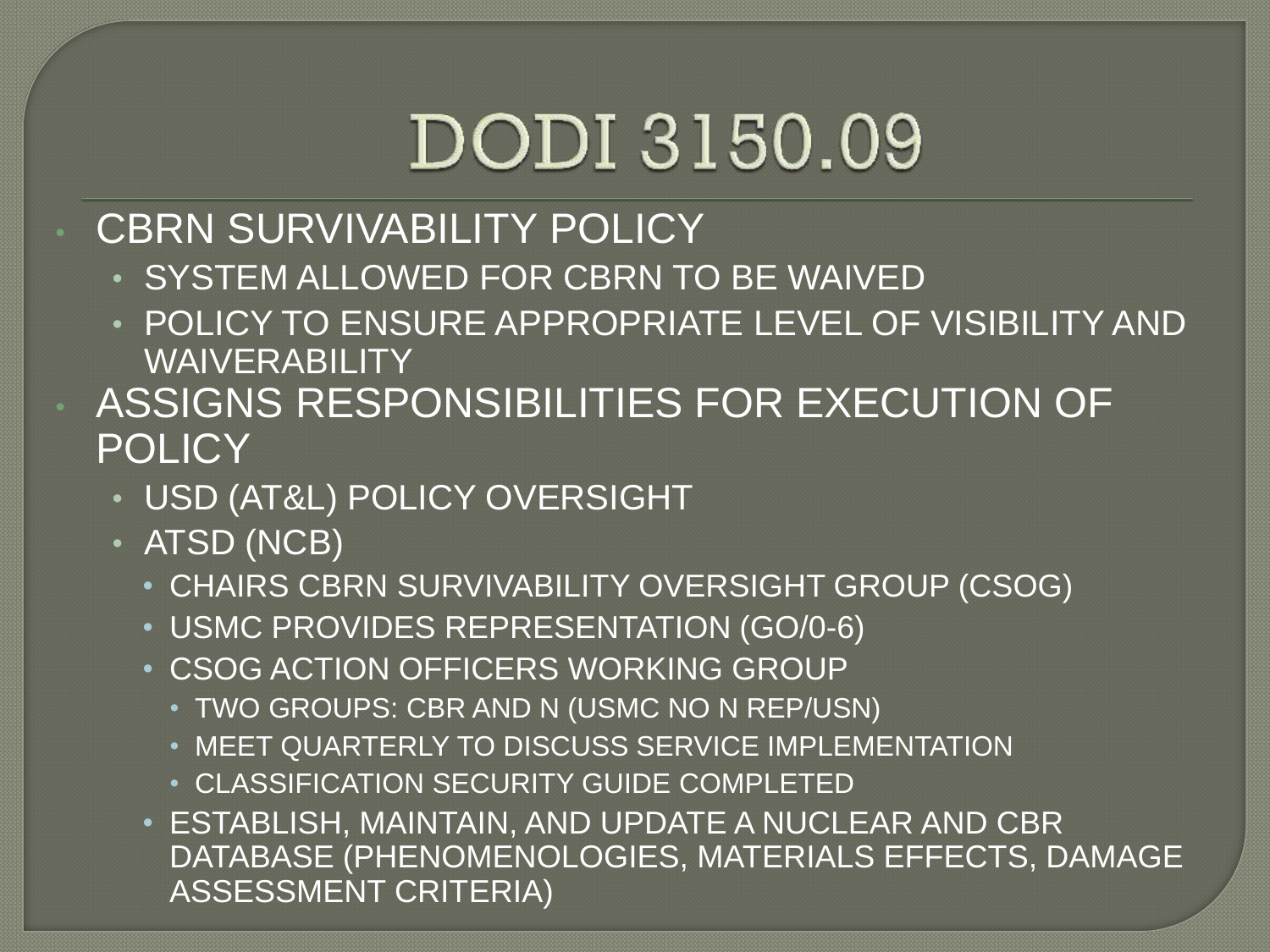### PROCESS

#### MISSION CRITICAL DESIGNATION

- IS NEW SYSTEM MISSION CRITICAL
- IS NEW SYSTEM CBRN MISSION CRITICAL
	- INCLUDE OBJECTIVE, QUANTITATIVE, MEASURABLE, AND TESTABLE CBRN SURVIVABILITY PERFORMANCE ATTRIBUTES (THRESHOLD AND OBJECTIVE (T/O) REQUIREMENTS)
	- GATEKEEPERS VALIDATE CBRN SURVIVABILITY REQUIREMENTS
- SYSTEMS DESIGNATED JROC INTEREST/JROC WILL VALIDATE CBRN MISSION CRITICAL DESIGNATION AND REQUIREMENTS
- SYSTEMS DESIGNATED NON JROC INTEREST/FCB ADJUDICATION FOR CBRN MISSION CRITICAL DESIGNATION
- SERVICE REQUIREMENTS AUTHORITY WILL VALIDATE CBRN MISSION CRITICAL REQUIREMENTS FOR NON JROC INTEREST MISSION CRITICAL SYSTEMS

#### LEGACY SYSTEMS

- ADDRESS DEFICIENCIES/MATERIEL SOLUTIONS/FUNDS
- NON MATERIEL SOLUTIONS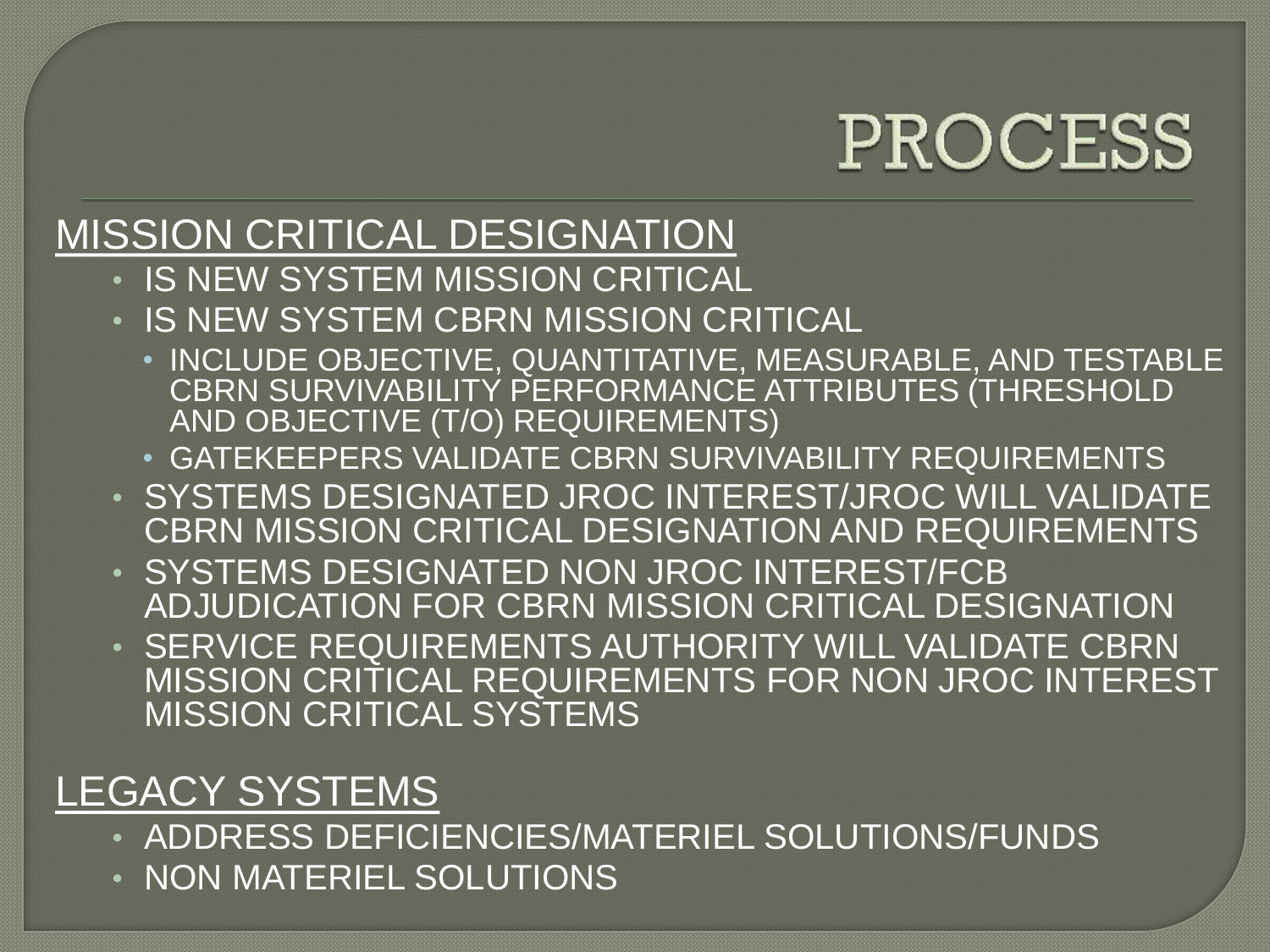### **PROCESS**



 **Major Combat Ops Stability Ops Strategic Deterrence Homeland Security Combating Terrorism**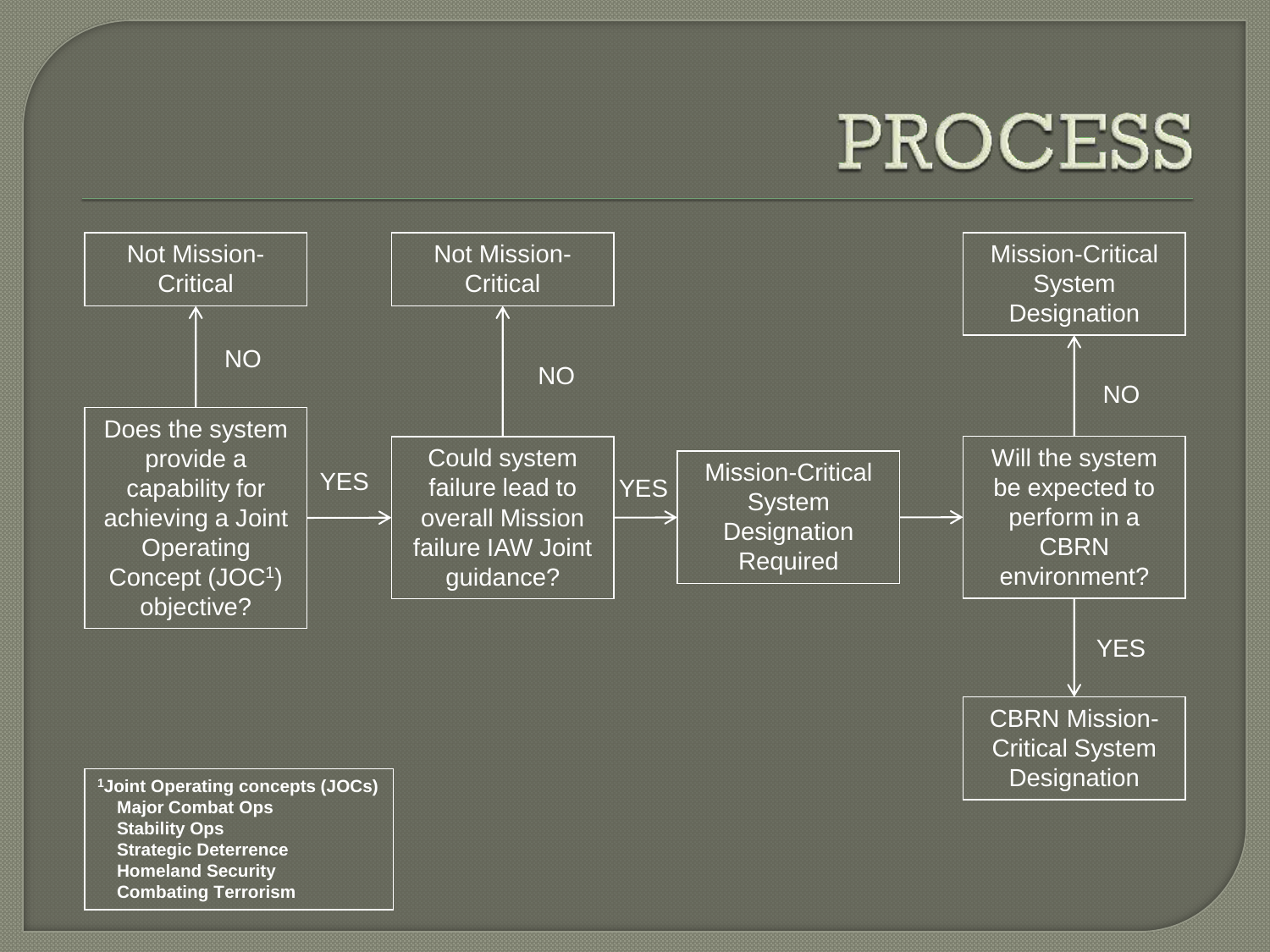### PROCESS

• NUCLEAR AND CBR MATERIELS DATABASE (DECONTAMINATION) • CBRN TESTING PROTOCOLS • CBRN INTEGRATION ON "OTHER" PLATFORMS **SURVIVABILITY POLICY PRIMARILY FOR** "NON" CBRN SYSTEMS (CBRN SYSTEMS ARE ALREADY MADE TO BE SURVIVABLE IN A CBRN ENVIRONMENT)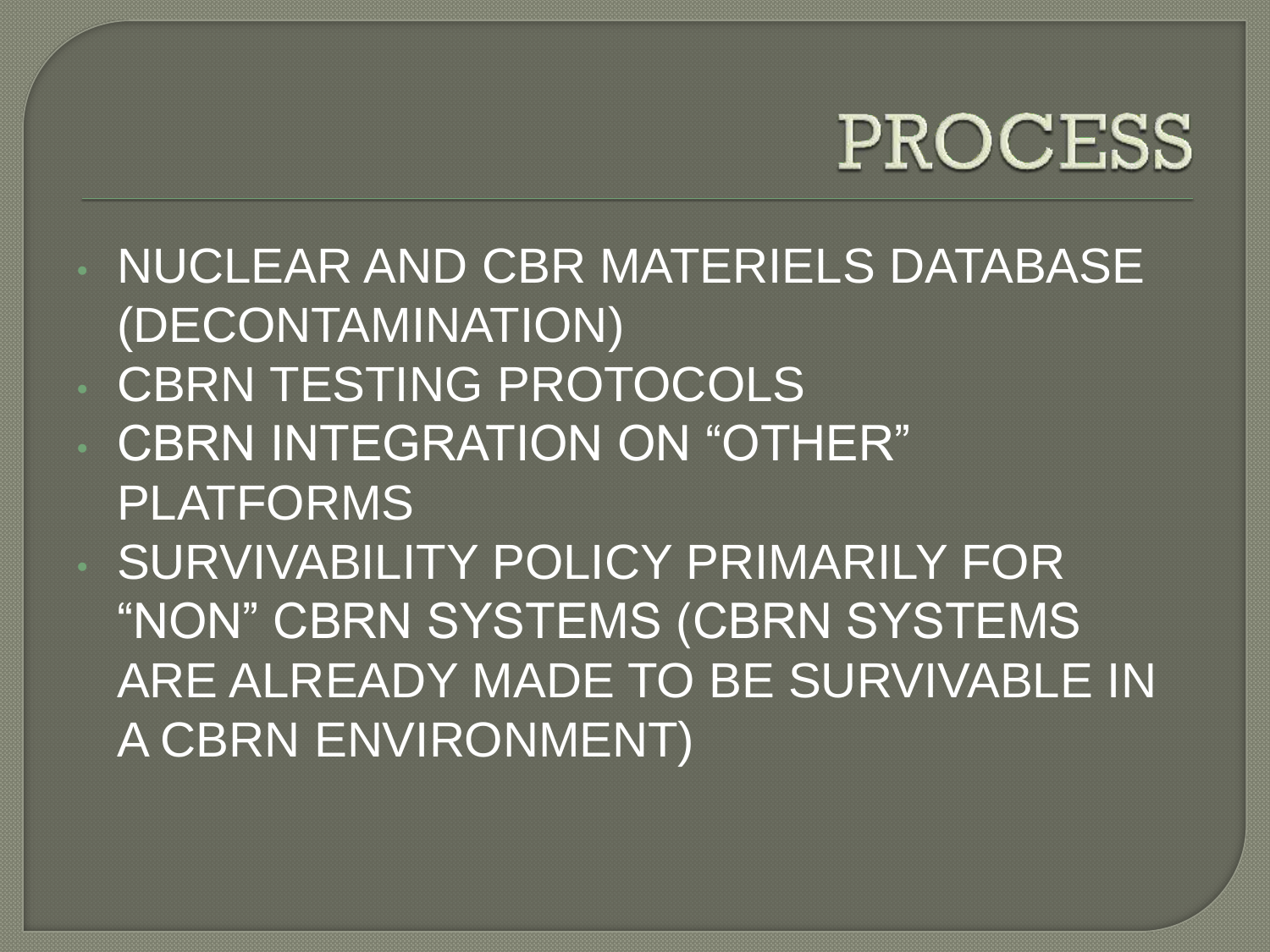## USMC IMPLEMENTATION DoDI 3150.09

- Formally integrated CBRN Survivability into the Acquisitions Process identified in MCO 3900.15\_ the Expeditionary Force Development System (USMC JCIDs Order).
- All new acquisitions formally assessed for CBRN Survivability within the EFDS process.
- Continue to participate in the review and update of DODI 3150.09.
	- Continue to determine and designate CBRN Mission Critical Programs/Equipment.
	- Continue to assess the CBRN Survivability capabilities of Mission Critical Programs/Equipment.
	- Currently in the process of creating requirements for any Mission Critical Programs/Equipment with CBRN Survivability Shortfalls (none identified at this time).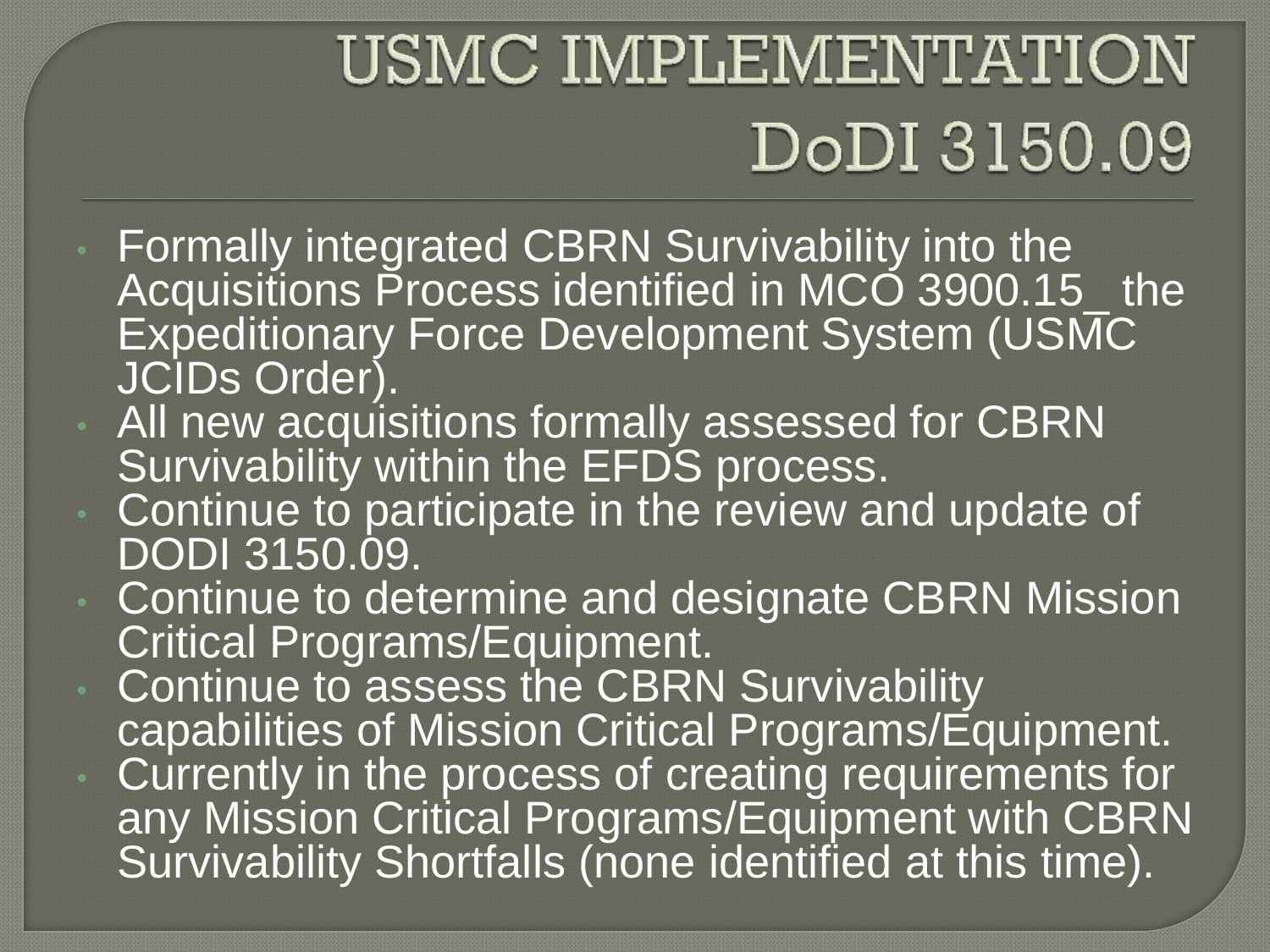### PROPOSED ROADSHOW

### PURPOSE

- CLARIFY DODI WRT USMC PROCESS
- CLARIFY REPORTING REQUIREMENT
- SYNCHRONIZE CD&I AND MCSC VIEW OF DODI AND THE "NON" CBRN IMPLICATIONS FOR THE ACQUISITION PROCESS

#### • FAMILIARIZE PM'S WITH:

- DATABASES FOR MATERIELS, TESTING PROTOCOLS, OTHER TOOLS
- AVAILABILITY OF THE JOINT PROGRAM EXECUTIVE OFFICE (JPEO) TO INTEGRATE CBRN ELEMENTS INTO **SYSTEMS**